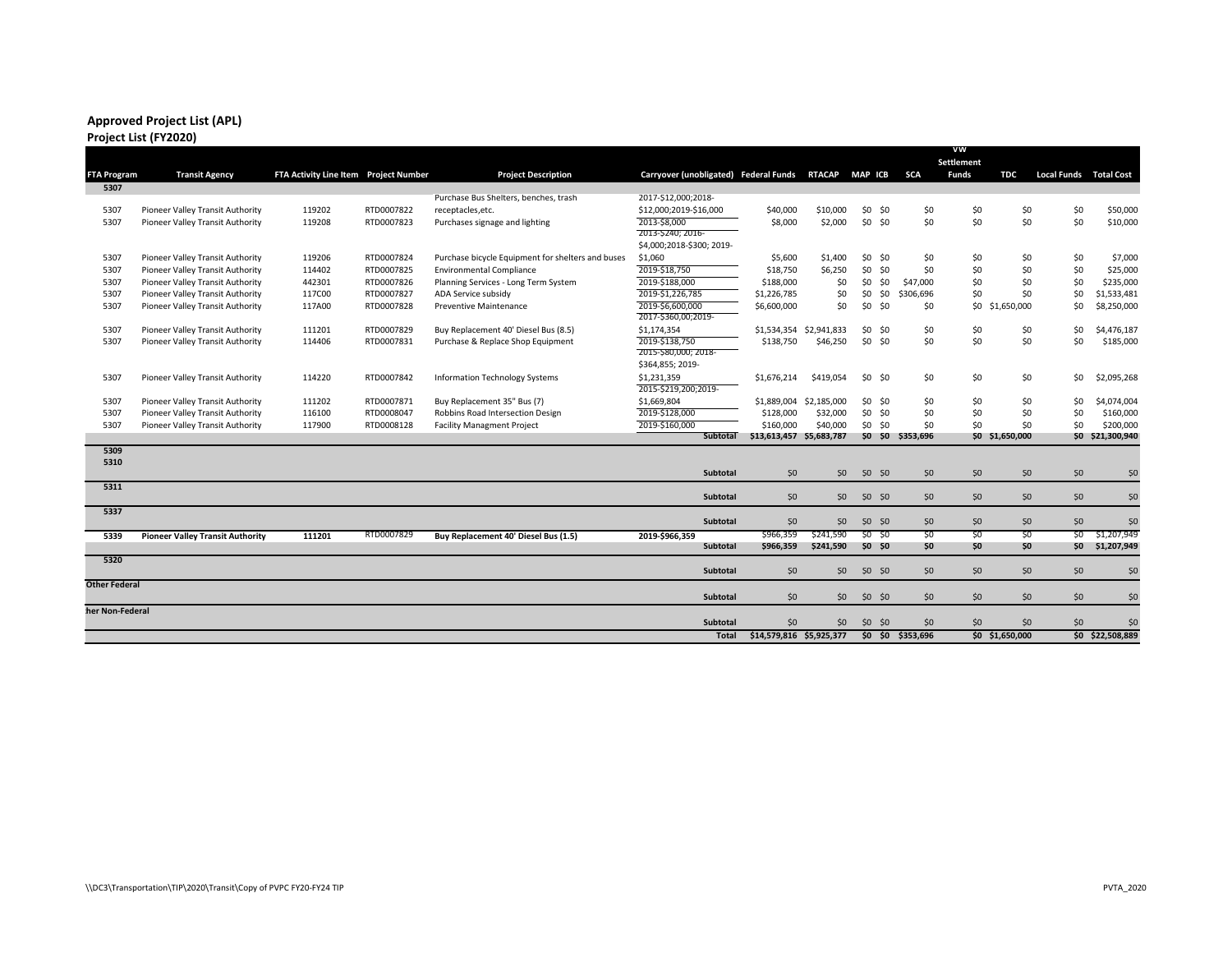## **Approved Project List (APL)**

## **Project List (FY2021)**

|                          |                                  |                     |                          |                                                   |                                       |                   |                 |                |                 | VW        |                 |                |                   |
|--------------------------|----------------------------------|---------------------|--------------------------|---------------------------------------------------|---------------------------------------|-------------------|-----------------|----------------|-----------------|-----------|-----------------|----------------|-------------------|
|                          |                                  | <b>FTA Activity</b> |                          |                                                   |                                       |                   |                 |                |                 | Settlemen |                 | Local          |                   |
| <b>FTA Program</b>       | <b>Transit Agency</b>            |                     | Line Item Project Number | <b>Project Description</b>                        | Carryover (unobligated) Federal Funds |                   | <b>RTACAP</b>   | <b>MAP ICB</b> | <b>SCA</b>      | t Funds   | <b>TDC</b>      | <b>Funds</b>   | <b>Total Cost</b> |
| 5307                     |                                  |                     |                          |                                                   |                                       |                   |                 |                |                 |           |                 |                |                   |
| 5307                     | Pioneer Valley Transit Authority | 114406              | RTD0007833               | Purchase/Replace Shop Equipment                   | 2020 - \$120,000                      | \$120,000         | \$30,000        | \$0 \$0        | \$0             | \$0       | \$0             | \$0            | \$150,000         |
| 5307                     | Pioneer Valley Transit Authority | 119402              | RTD0007835               | Bus Shelters, Benches, Trash Recepticles          | 2020 - \$78,584                       | \$78,584          | \$19,646        | \$0 \$0        | \$0             | \$0       | \$0             | \$0            | \$98,230          |
| 5307                     | Pioneer Valley Transit Authority | 119408              | RTD0007836               | Bus Stop Signage and Lighting                     | 2020 - \$16,000                       | \$16,000          | \$4,000         | \$0 \$0        | \$0             | \$0       | \$0             | \$0            | \$20,000          |
| 5307                     | Pioneer Valley Transit Authority | 119406              | RTD0007837               | Bicyle access equipment for buses and shelters    | 2020 - \$5,600                        | \$5,600           | \$1,400         | \$0 \$0        | \$0             | \$0       | \$0             | \$0            | \$7,000           |
| 5307                     | Pioneer Valley Transit Authority | 116202              | RTD0007838               | <b>Information Technology Systems</b>             | 2020-\$1,104,748                      | \$1,104,748       | \$242,621       | \$0 \$0        | \$0             | \$0       | \$0             | \$0            | \$1,347,369       |
| 5307                     | Pioneer Valley Transit Authority | 440000              | RTD0007839               | PLANNING                                          | 2020 - \$192,000                      | \$192,000         | \$0             | \$0<br>\$0     | \$48,000        | \$0       | \$0             | \$0            | \$240,000         |
| 5307                     | Pioneer Valley Transit Authority | 300900              | RTD0007840               | ADA OPERATING ASSISTANCE                          | 2020 - \$1,252,302                    | \$1,252,302       | \$0             | \$0 \$0        | \$313,075       | \$0       | \$0             | \$0            | \$1,565,377       |
| 5307                     | Pioneer Valley Transit Authority | 117A00              | RTD0007841               | PREVENTIVE MAINTENANCE                            | 2020 - \$6,600,000                    | \$6,600,000       | \$0             | \$0 \$0        | \$0             | \$0       | \$1,650,000     | \$0            | \$8,250,000       |
| 5307                     | Pioneer Valley Transit Authority | 111202              | RTD0007874               | Buy Replacement 40-FT Buses (10)                  | 2020 - \$1,641,618                    | \$1,641,618       | \$3,584,440     | \$0 \$0        | \$0             | \$0       | \$0             | \$0            | \$5,226,058       |
| 5307                     | Pioneer Valley Transit Authority | 111201              | RTD0007858               | Buy Replacement 35-FT Buses (\8)                  | 2020 - \$1,260,415                    | \$1,260,415       | \$3,091,706     | \$0 \$0        | \$0             | \$0       | \$0             | \$0            | \$4,352,121       |
| 530/                     | Ploneer Valley Transit Authority | 114402              | <b>KIDUUU5U43</b>        | Replace Northampton Maintenance Facility Bus Wash | <b>ZUZU - \$88,000</b>                | <b>&gt;88,000</b> | <b>\$22,000</b> | <b>SU SU</b>   | 50              | <b>SU</b> | <b>SU</b>       | 50             | \$110,000         |
|                          |                                  |                     |                          |                                                   | Subtotal                              | \$12,359,267      | \$6,995,812     | <b>\$0 \$0</b> | S361.075        |           | \$0 \$1,650,000 |                | \$0 \$21,366,154  |
| 5309                     |                                  |                     |                          |                                                   |                                       |                   |                 |                |                 |           |                 |                |                   |
|                          |                                  |                     |                          |                                                   | Subtotal                              | <b>SO</b>         | 50 <sub>2</sub> | <b>SO SO</b>   | 50              | 50        | \$0             | 50             | <b>Ş0</b>         |
| 5310                     |                                  |                     |                          |                                                   |                                       |                   |                 |                |                 |           |                 |                |                   |
|                          |                                  |                     |                          |                                                   | Subtotal                              | S <sub>0</sub>    | 50 <sub>2</sub> | <b>SO \$0</b>  | S <sub>0</sub>  | 50        | \$0             | S <sub>0</sub> | S <sub>0</sub>    |
| 5311                     |                                  |                     |                          |                                                   |                                       |                   |                 |                |                 |           |                 |                |                   |
|                          |                                  |                     |                          |                                                   | Subtotal                              | 50 <sub>2</sub>   | 50              | \$0 \$0        | 50              | \$0       | \$0             | \$0            | 50                |
| 5337                     |                                  |                     |                          |                                                   |                                       |                   |                 |                |                 |           |                 |                |                   |
|                          |                                  |                     |                          |                                                   | Subtotal                              | 50                | 50              | \$0 \$0        | 50              | \$0       | \$0             | \$0            | \$0               |
| 5339                     |                                  |                     |                          |                                                   |                                       |                   |                 |                |                 |           |                 |                |                   |
| 5339                     | Pioneer Valley Transit Authority | 111201              | RTD0007858               | Buy Replacement 35-FT Buses (2)                   | 2020 - \$1,641,618                    | \$831.420         | \$207,855       | \$0 \$0        | \$0             | \$0       | \$0             | \$0            | \$1,039,275       |
|                          |                                  |                     |                          |                                                   | <b>Subtotal</b>                       | \$831,420         | \$207,855       | <b>SO SO</b>   | SO.             | \$0       | SO.             |                | \$0 \$1,039,275   |
| 5320                     |                                  |                     |                          |                                                   |                                       |                   |                 |                |                 |           |                 |                |                   |
|                          |                                  |                     |                          |                                                   | Subtotal                              | S <sub>0</sub>    | 50 <sub>2</sub> | $50$ $50$      | 50              | 50        | Ş <sub>0</sub>  | 50             | \$0               |
| <b>Other Federal</b>     |                                  |                     |                          |                                                   |                                       |                   |                 |                |                 |           |                 |                |                   |
| <b>Other Federal</b>     | Pioneer Valley Transit Authority | 111201              | RTD0007858               | Buy Replacement 35-FT Buses (8)                   |                                       | \$3,169,096       | \$792,274       | \$0 \$0        | \$0             | \$0       | \$0             | \$0            | \$3,961,370       |
| <b>Other Federal</b>     | Pioneer Valley Transit Authority | 111202              | RTD0007874               | Buy Replacement 40-FT Buses (8)                   |                                       | \$3,377,786       | \$844,447       | \$0 \$0        | \$0             | \$0       | \$0             | \$0            | \$4,222,233       |
| <b>Other Federal</b>     | Pioneer Valley Transit Authority | 116202              | RTD0007838               | <b>Information Technology Systems</b>             |                                       | \$953.018         | \$238.255       | \$0 \$0        | \$0             | \$0       | \$0             | \$0            | \$1,191,273       |
| <b>Other Non-Federal</b> |                                  |                     |                          |                                                   | Subtotal                              | \$7,499,900       | \$1,874,975     | $$0$ $$0$      | \$0             | \$0       | \$0             | \$0            | \$9,374,875       |
| Other Non-Federal        | Pioneer Valley Transit Authority | 114401              | RTD0008040               | Administration Building - Slate Roof Restoration  |                                       | S0                | \$40,000        | $SO$ $SO$      | S <sub>0</sub>  | SO.       | S <sub>0</sub>  | 50             | \$40,000          |
| Other Non-Federal        | Pioneer Valley Transit Authority | 116100              | RTD0008129               | Robbins Road Intersection Design - Yr 3           |                                       | \$0               | \$40,000        | \$0 \$0        | \$0             | \$0       | \$0             | \$0            | \$40,000          |
|                          |                                  |                     |                          |                                                   | Subtotal                              | S <sub>0</sub>    | \$80,000        | $$0$ $$0$      | SO <sub>2</sub> | \$0       | \$0             | \$0            | \$80,000          |
|                          |                                  |                     |                          |                                                   | <b>Total</b>                          | \$20.690.587      | \$9.158.642     | \$0 \$0        | \$361.075       |           | \$0 \$1,650,000 |                | \$0 \$31,860,304  |
|                          |                                  |                     |                          |                                                   |                                       |                   |                 |                |                 |           |                 |                |                   |

Discretionary Funding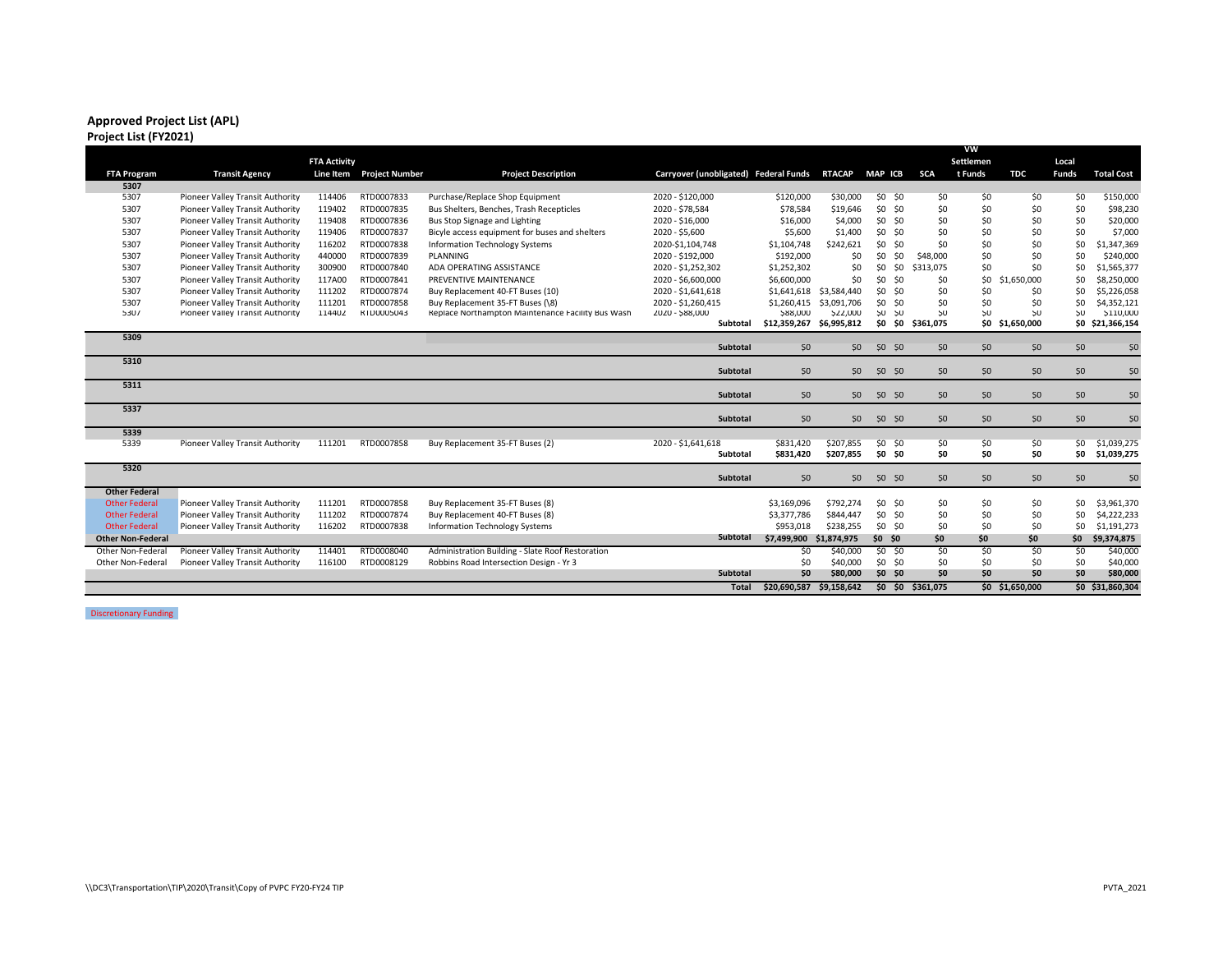## **Approved Project List (APL) Project List (FY2022)**

|                          |                                  |                     |                       |                                           |                                       |                          |                         |                |                |                   | vw              |                 |              |                   |
|--------------------------|----------------------------------|---------------------|-----------------------|-------------------------------------------|---------------------------------------|--------------------------|-------------------------|----------------|----------------|-------------------|-----------------|-----------------|--------------|-------------------|
|                          |                                  | <b>FTA Activity</b> |                       |                                           |                                       |                          |                         |                |                |                   | Settlemen       |                 | Local        |                   |
| <b>FTA Program</b>       | <b>Transit Agency</b>            | Line Item           | <b>Project Number</b> | <b>Project Description</b>                | Carryover (unobligated) Federal Funds |                          | <b>RTACAP</b>           | <b>MAP ICB</b> |                | <b>SCA</b>        | t Funds         | <b>TDC</b>      | <b>Funds</b> | <b>Total Cost</b> |
| 5307                     |                                  |                     |                       |                                           |                                       |                          |                         |                |                |                   |                 |                 |              |                   |
|                          |                                  |                     |                       |                                           |                                       |                          |                         |                |                |                   |                 |                 |              |                   |
| 5307                     | Pioneer Valley Transit Authority | 114211              | RTD0007846            | Purchase replacement support vehicles (1) | 2021 - \$24,000                       | \$24,000                 | \$24,000                |                | $$0$ $$0$      | \$0               | \$0             | \$0             | \$0          | \$48,000          |
| 5307                     | Pioneer Valley Transit Authority | 114411              | RTD0007847            | Replace Supervisory Vehicles (1)          | 2021 - \$12,500                       | \$12,500                 | \$12,500                |                | $$0$ $$0$      | \$0               | \$0             | \$0             | \$0          | \$25,000          |
| 5307                     | Pioneer Valley Transit Authority | 114402              | RTD0007848            | <b>Environmental Compliance</b>           | 2021 - \$20,000                       | \$20,000                 | \$5,000                 | \$0 \$0        |                | \$0               | \$0             | \$0             | \$0          | \$25,000          |
| 5307                     | Pioneer Valley Transit Authority | 119402              | RTD0007849            | Purchase Shelters and shelter accessories | 2021 - \$80,668                       | \$80,668                 | \$20,167                |                | $$0$ $$0$      | \$0               | \$0             | \$0             | \$0          | \$100,835         |
| 5307                     | Pioneer Valley Transit Authority | 119408              | RTD0007850            | Signage & Lighting                        | 2021 - \$16.000                       | \$16,000                 | \$4,000                 |                | $$0$ $$0$      | \$0               | \$0             | \$0             | \$0          | \$20,000          |
| 5307                     | Pioneer Valley Transit Authority | 119406              | RTD0007851            | Bike Access for shelters and Buses        | 2021 - \$5,600                        | \$5,600                  | \$1,400                 | \$0            | \$0            | \$0               | \$0             | \$0             | \$0          | \$7,000           |
| 5307                     | Pioneer Valley Transit Authority | 116202              | RTD0007852            | Information Technology Systems            | 2021 - \$200,738                      | \$200,378                | \$324,343               |                | \$0 \$0        | \$0               | \$0             | \$0             | \$0          | \$524,721         |
| 5307                     | Pioneer Valley Transit Authority | 117A00              | RTD0007853            | <b>Preventive Maintenance</b>             | 2021 - \$6,700,000                    | \$6,700,000              | \$0                     | \$0            | \$0            | \$0               | \$0             | \$1,675,000     | \$0          | \$8,375,000       |
| 5307                     | Pioneer Valley Transit Authority | 117C00              | RTD0007854            | NON FIXED ROUTE ADA PARA SERV             | 2021 - \$1,278,350                    | \$1,278,350              | \$0                     | \$0            | \$0            | \$319,587         | \$0             | \$0             | \$0          | \$1,597,937       |
| 5307                     | Pioneer Valley Transit Authority | 442301              | RTD0007855            | LONGTERM TRANS PLAN - SYSTEM LEVEL        | 2021 - \$196,000                      | \$196,000                | \$0                     | \$0            | \$0            | \$49,000          | \$0             | \$0             | \$0          | \$245,000         |
| 5307                     | Pioneer Valley Transit Authority | 114406              | RTD0006962            | Purchase shop equipment                   | 2021 - \$130,000                      | \$120,000                | \$30,000                | \$0 \$0        |                | \$0               | \$0             | \$0             | \$0          | \$150,000         |
| 5339                     | Pioneer Valley Transit Authority | 111202              | RTD0007845            | Replace 35' Buses (5)                     | 2021 - \$2,500,000                    | \$2,500,000              | \$625,000               | \$0 \$0        |                | \$0               | \$0             | \$0             | \$0          | \$3,125,000       |
| 5307                     | Pioneer Valley Transit Authority | 114402              | RTD0006167            | Replace Bus Wash System at UMTS           | 2021 - \$750,000                      | \$750,000                | \$250,000               | \$0 \$0        |                | \$0               | \$0             | \$0             | \$0          | \$1,000,000       |
|                          |                                  |                     |                       | Northampton - Replace Bus Wash System -   |                                       |                          |                         |                |                |                   |                 |                 |              |                   |
| 5307                     | Pioneer Valley Transit Authority | 114402              | RTD0008035            | Yr 2                                      | 2021 - \$880,000                      | \$880,000                | \$220,000               | \$0 \$0        |                | \$0               | \$0             | \$0             | \$0          | \$1,100,000       |
|                          |                                  |                     |                       |                                           | <b>Subtotal</b>                       | \$12,783,496 \$1,516,410 |                         |                | <b>SO SO</b>   | \$368,587         |                 | \$0 \$1,675,000 |              | \$0 \$16,343,493  |
| 5309                     |                                  |                     |                       |                                           |                                       |                          |                         |                |                |                   |                 |                 |              |                   |
|                          |                                  |                     |                       |                                           | <b>Subtotal</b>                       | 50                       | 50 <sub>2</sub>         |                | <b>SO SO</b>   | <b>SO</b>         | 50 <sub>2</sub> | <b>SO</b>       | 50           | <b>\$0</b>        |
| 5310                     |                                  |                     |                       |                                           |                                       |                          |                         |                |                |                   |                 |                 |              |                   |
|                          |                                  |                     |                       |                                           | <b>Subtotal</b>                       | 50                       | 50 <sub>2</sub>         | <b>SO SO</b>   |                | <b>SO</b>         | S <sub>0</sub>  | S <sub>0</sub>  | \$0          | \$0               |
| 5311                     |                                  |                     |                       |                                           |                                       |                          |                         |                |                |                   |                 |                 |              |                   |
|                          |                                  |                     |                       |                                           | <b>Subtotal</b>                       | 50                       | 50                      | \$0 \$0        |                | 50                | 50              | 50              | 50           | <b>Ş0</b>         |
| 5337                     |                                  |                     |                       |                                           |                                       |                          |                         |                |                |                   |                 |                 |              |                   |
|                          |                                  |                     |                       |                                           | Subtotal                              | \$0                      | 50                      | $50$ $50$      |                | <b>SO</b>         | 50 <sub>2</sub> | \$0             | 50           | \$0               |
| 5339                     |                                  |                     |                       |                                           |                                       |                          |                         |                |                |                   |                 |                 |              |                   |
| 5339                     | Pioneer Valley Transit Authority | 111215              | RTD0007856            | Purchase Replacement Vans (15)            | 2021 - \$863,263                      | \$863,263                | \$251,695               | \$0 \$0        |                | \$0               | \$0             | \$0             | \$0          | \$1,114,958       |
|                          |                                  |                     |                       |                                           | <b>Subtotal</b>                       | \$863,263                | \$251,695               | $50$ $50$      |                | \$0               | \$0             | \$0             |              | \$0 \$1,114,958   |
| 5320                     |                                  |                     |                       |                                           |                                       |                          |                         |                |                |                   |                 |                 |              |                   |
|                          |                                  |                     |                       |                                           | <b>Subtotal</b>                       | 50                       | 50 <sub>2</sub>         | $50$ $50$      |                | 50                | 50              | <b>SO</b>       | 50           | \$0               |
| <b>Other Federal</b>     |                                  |                     |                       |                                           |                                       |                          |                         |                |                |                   |                 |                 |              |                   |
| <b>Other Federal</b>     | Pioneer Valley Transit Authority | 116202              | RTD0007852            | Information Technology Systems            |                                       | \$2,010,024              | \$0                     | $$0$ $$0$      |                | \$0               | \$0             | \$502,506       | \$0          | \$2,512,530       |
| <b>Other Federal</b>     | Pioneer Valley Transit Authority | 111201              | RTD0007844            | Purchase 40' Replacement Buses (16)       |                                       |                          | \$4,087,272 \$5,450,227 |                | $$0$ \$0       | \$0               | \$0             | \$0             | \$0          | \$9,537,499       |
| <b>Other Federal</b>     | Pioneer Valley Transit Authority | 111202              | RTD0007845            | Replace 35' Buses (10)                    |                                       | \$3,308,076              | \$791,936               |                | $$0$ \$0       | \$0               | \$0             | \$0             | \$0          | \$4,100,012       |
|                          |                                  |                     |                       |                                           | <b>Subtotal</b>                       |                          | \$9,405,372 \$6,242,163 |                | <b>\$0 \$0</b> | 50                | 50              | \$502,506       |              | \$0 \$16,150,041  |
| <b>Other Non-Federal</b> |                                  |                     |                       |                                           |                                       |                          |                         |                |                |                   |                 |                 |              |                   |
|                          |                                  |                     |                       |                                           | Subtotal                              | 50                       | S <sub>0</sub>          | $50$ $50$      |                | 50                | 50              | 50              | 50           | <b>\$0</b>        |
|                          |                                  |                     |                       |                                           | Total                                 | \$23,052,131 \$8,010,268 |                         |                |                | \$0 \$0 \$368,587 |                 | \$0 \$2,177,506 |              | \$0 \$33,608,492  |
|                          |                                  |                     |                       |                                           |                                       |                          |                         |                |                |                   |                 |                 |              |                   |

Discretionary Funding<br>
Supervisory
<sub>201</sub>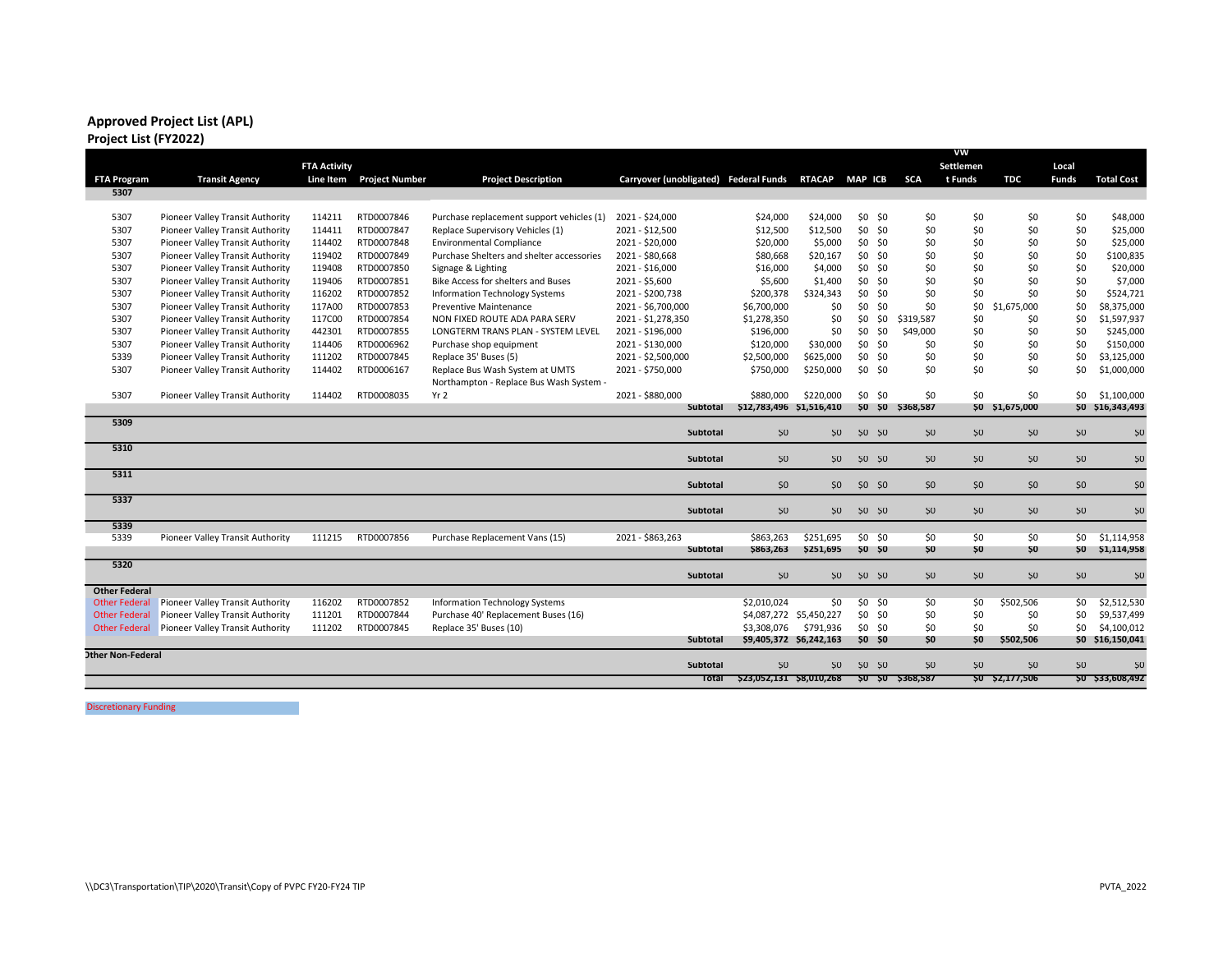#### **Approved Project List (APL) Project List (FY2023)**

|                          |                                  |                     |                       |                                                                                       |                                       |                          |                         |                |                   | VW        |                 |                 |                   |
|--------------------------|----------------------------------|---------------------|-----------------------|---------------------------------------------------------------------------------------|---------------------------------------|--------------------------|-------------------------|----------------|-------------------|-----------|-----------------|-----------------|-------------------|
|                          |                                  | <b>FTA Activity</b> |                       |                                                                                       |                                       |                          |                         |                |                   | Settlemen |                 | Local           |                   |
| <b>FTA Program</b>       | <b>Transit Agency</b>            | Line Item           | <b>Project Number</b> | <b>Project Description</b>                                                            | Carryover (unobligated) Federal Funds |                          | <b>RTACAP</b>           | <b>MAP ICB</b> | <b>SCA</b>        | t Funds   | <b>TDC</b>      | <b>Funds</b>    | <b>Total Cost</b> |
| 5307                     |                                  |                     |                       |                                                                                       |                                       |                          |                         |                |                   |           |                 |                 |                   |
| 5339                     | Pioneer Valley Transit Authority | 111201              | RTD0007859            | Purchase 40' Replacement Buses (3)                                                    | 2022 - \$1,509,406                    | \$1,509,406              | \$377,352               | \$0 \$0        | \$0               | \$0       | \$0             | \$0             | \$1,886,758       |
| 5339                     | Pioneer Valley Transit Authority | 111202              | RTD0007860            | Purchase 35' Replacement Buses (1.3)<br>REHAB/RENOVATE - Environmental                | 2022 - \$668,583                      | \$668,583                | \$167,146               | \$0 \$0        | \$0               | \$0       | \$0             | \$0             | \$835,729         |
| 5307                     | Pioneer Valley Transit Authority | 111402              | RTD0007861            | Compliance                                                                            | 2022 - \$20,000                       | \$20,000                 | \$5,000                 | \$0 \$0        | \$0               | \$0       | \$0             | \$0             | \$25,000          |
| 5339                     | Pioneer Valley Transit Authority | 116220              | RTD0007865            | Information Technology Systems<br>Purchase Bus Shelters, benches, trash               | 2022-1,202,069                        | \$1,202,069              | \$300,517               | \$0 \$0        | \$0               | \$0       | \$0             | \$0             | \$1,502,586       |
| 5307                     | Pioneer Valley Transit Authority | 119302              | RTD0007862            | receptacles, etc.<br>Purchase and replace bicycle equipment for                       | 2022 - \$82,795                       | \$82,795                 | \$20,699                | \$0 \$0        | \$0               | \$0       | \$0             | \$0             | \$103,494         |
| 5307                     | Pioneer Valley Transit Authority | 119306              | RTD0007863            | shelters and buses                                                                    | 2022 - \$5.600                        | \$5,600                  | \$1,400                 | \$0 \$0        | \$0               | \$0       | \$0             | \$0             | \$7,000           |
| 5307                     | Pioneer Valley Transit Authority | 119308              | RTD0007864            | Purchase & Replace signage and lighting<br>NTF rehabs: bathrooms, bays, ceilings, MEP | 2022 - \$16,000                       | \$16,000                 | \$4,000                 | \$0 \$0        | \$0               | \$0       | \$0             | \$0             | \$20,000          |
| 5307                     | Pioneer Valley Transit Authority | 114402              | RTD0007866            | upgrades, IT Room, etc.                                                               | 2022 - \$770,000                      | \$704,000                | \$176,000               | \$0 \$0        | \$0               | \$0       | \$0             | \$0             | \$880,000         |
| 5307                     | Pioneer Valley Transit Authority | 442400              | RTD0007868            | <b>Transporation planning</b>                                                         | 2022 - \$196,000                      | \$196,000                | \$0                     | $$0$ $$0$      | \$49,000          | \$0       | \$0             | \$0             | \$245,000         |
| 5307                     | Pioneer Valley Transit Authority | 117C00              | RTD0007869            | ADA service subsidy                                                                   | 2022 - \$1,304,939                    | \$1,304,939              | \$0                     | $$0$ $$0$      | \$326,235         | \$0       | \$0             | \$0             | \$1,631,174       |
| 5307                     | Pioneer Valley Transit Authority | 117A00              | RTD0007870            | Preventive Maintenance<br>UMTS MEP updgrades, restrooms,                              | 2023 - \$6,700,000                    | \$6,700,000              | \$0                     | \$0 \$0        | \$0               | \$0       | \$1,675,000     | \$0             | \$8,375,000       |
| 5307                     | Pioneer Valley Transit Authority | 114402              | RTD0008025            | administration<br>Admin Building-Replace roof mounted                                 | 2022 - \$280,000                      | \$280,000                | \$70,000                | \$0 \$0        | \$0               | \$0       | \$0             | \$0             | \$350,000         |
| 5307                     | Pioneer Valley Transit Authority | 114401              | RTD0008027            | <b>HVAC</b>                                                                           | 2023 - \$360,000                      | \$360,000                | \$90,000                | \$0 \$0        | \$0               | \$0       | \$0             | \$0             | \$450,000         |
|                          |                                  |                     |                       |                                                                                       | <b>Subtotal</b>                       | \$13,049,392 \$1,212,114 |                         |                | \$0 \$0 \$375,235 |           | \$0 \$1,675,000 |                 | \$0 \$16,311,741  |
| 5309                     |                                  |                     |                       |                                                                                       | <b>Subtotal</b>                       | 50                       | $50^{\circ}$            | \$0 \$0        | 50                | 50        | 50              | 50              | \$0               |
| 5310                     |                                  |                     |                       |                                                                                       | <b>Subtotal</b>                       | 50                       | 50                      | \$0, \$0       | 50                | 50        | 50              | 50              | \$0               |
| 5311                     |                                  |                     |                       |                                                                                       | <b>Subtotal</b>                       | \$0                      | $50^{\circ}$            | \$0 \$0        | \$0               | \$0       | \$0             | 50              | \$0               |
| 5337                     |                                  |                     |                       |                                                                                       | <b>Subtotal</b>                       | 50                       | 50                      | \$0 \$0        | 50                | 50        | 50              | 50              | 50                |
| 5339                     |                                  |                     |                       |                                                                                       |                                       |                          |                         |                |                   |           |                 |                 |                   |
| 5339                     | Pioneer Valley Transit Authority | 111215              | RTD0007875            | Purchase Replacement Vans (23)                                                        | 2022 - \$896,326                      | \$896,326                | \$896.326               | \$0 \$0        | \$0               | \$0       | \$0             | SO.             | \$1,792,652       |
|                          |                                  |                     |                       |                                                                                       | Subtotal                              | \$896,326                | \$896,326               | \$0 \$0        | \$0               | \$0       | SO              |                 | \$0 \$1,792,652   |
| 5320                     |                                  |                     |                       |                                                                                       | <b>Subtotal</b>                       | 50                       | 50 <sup>°</sup>         | \$0 \$0        | 50                | 50        | 50              | 50              | \$0               |
| <b>Other Federal</b>     |                                  |                     |                       |                                                                                       |                                       |                          |                         |                |                   |           |                 |                 |                   |
|                          |                                  |                     |                       |                                                                                       |                                       |                          |                         |                |                   |           |                 |                 |                   |
| <b>Other Federal</b>     | Pioneer Valley Transit Authority | 111201              | RTD0007859            | Purchase 40' Replacement Buses (13)                                                   |                                       |                          | \$2,879,442 \$5,319,712 | \$0 \$0        | \$0               | \$0       | \$0             | 50 <sub>2</sub> | \$8,199,154       |
| <b>Other Federal</b>     | Pioneer Valley Transit Authority | 111202              | RTD0007860            | Purchase 35' Replacement Buses (5.7)                                                  |                                       | \$2,224,439              | \$922,436               | \$0 \$0        | \$0               | \$0       | \$0             | \$0             | \$3,146,875       |
| <b>Other Federal</b>     | Pioneer Valley Transit Authority | 116220              | RTD0007865            | <b>Information Technology Systems</b>                                                 |                                       | \$901,552                | \$0                     | $$0$ \$0       | \$0               | \$0       | \$225,388       | \$0             | \$1,126,940       |
|                          |                                  |                     |                       |                                                                                       | <b>Subtotal</b>                       |                          | \$6,005,433 \$6,242,148 | $$0$ $$0$      | \$0               | \$0       | \$225,388       |                 | \$0 \$12,472,969  |
| <b>Other Non-Federal</b> |                                  |                     |                       |                                                                                       |                                       |                          |                         |                |                   |           |                 |                 |                   |
|                          |                                  |                     |                       |                                                                                       | <b>Subtotal</b>                       | \$0                      | \$0                     | \$0 \$0        | \$0               | \$0       | \$0             | \$0             | \$0               |
|                          |                                  |                     |                       |                                                                                       | Total                                 | \$19.951.151 \$8.350.587 |                         |                | \$0 \$0 \$375.235 |           | \$0 \$1,900.388 |                 | \$0 \$30,577,361  |

Discretionary Funding